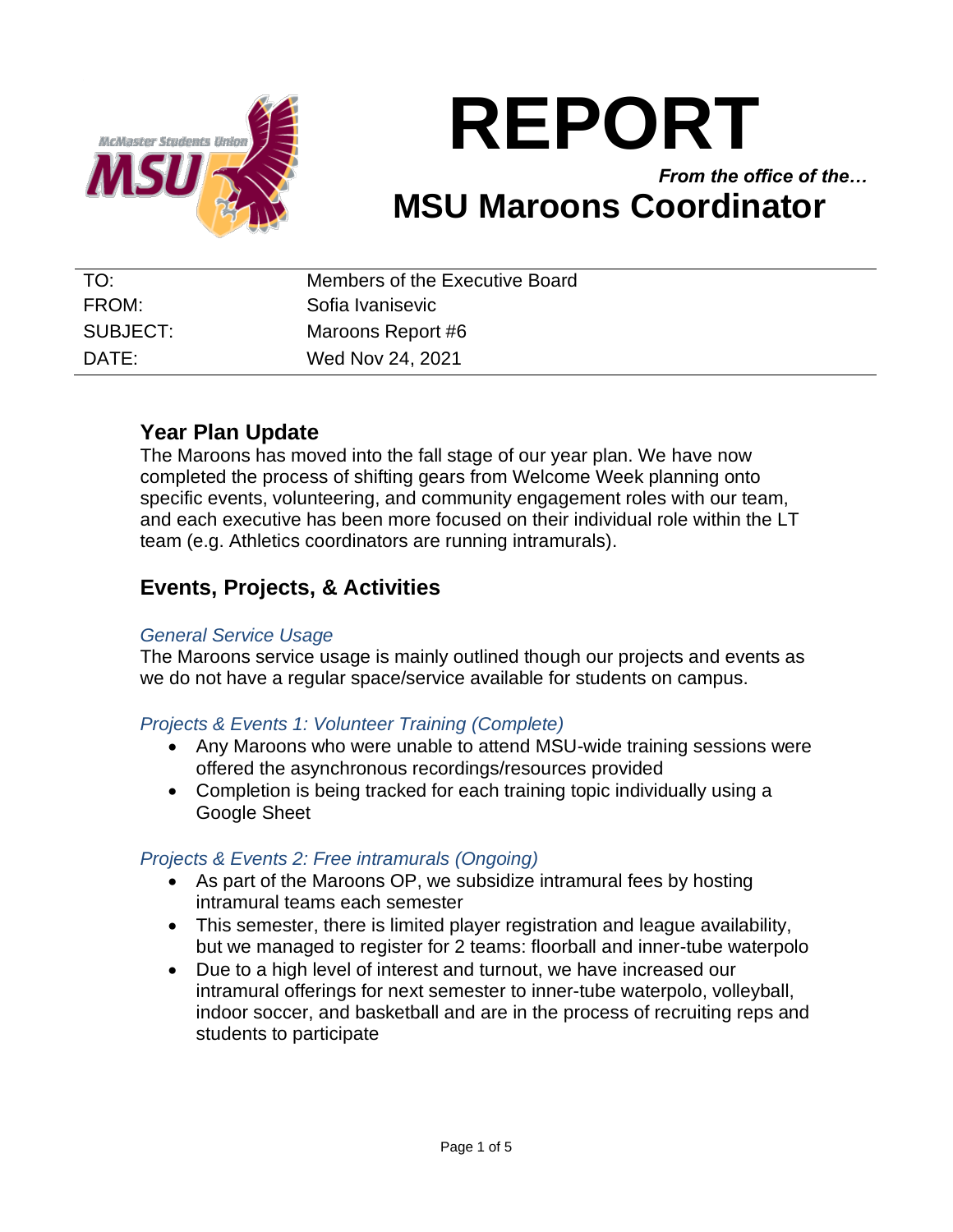#### *Projects & Events 3: Attending varsity games (Ongoing)*

- As part of the Maroons OP, we attend varsity games to bring spirit and a sense of community
- This year we have attended 2 football games, 1 basketball game, and are scheduled to attend 2 more volleyball games before the end of the semester, and we plan to continue this partnership with Athletics and Recreation into the winter semester
- While attending, the Maroons follow capacity and COVID-19 restrictions of having no more than 25 reps present, following masking protocol, and displaying a vaccine passport upon entry
- Regular access to noisemakers and other supplies in the committee room will be beneficial in future games

#### *Projects & Events 4: Community volunteering at the Hub (Ongoing)*

- As part of the Maroons OP, we support community organizations by volunteering where support is needed
- This year, an organization called The Hamilton Hub that works to offer support services with those experiencing homelessness and housing instability, suffered a large volunteer shortage
- Our Event Coordinator has been in contact with their organization to see how Maroons volunteers may offer support
- The Maroons will be attending a virtual training with the Hub to explore volunteer roles and opportunities on Mon Nov 22

## *Projects & Events 5: Exam care packages (Ongoing)*

- This year, the Maroons are collaborating with MSU Spark to deliver exam care packages to first year students
- These packages are funded by a variety of external sponsors, who have donated over \$1000 to this initiative
- The role of the Maroons volunteers will be to help package and distribute these packages throughout the first week of December

# **Outreach & Promotions**

#### *Summary*

As we have not had any distinct Maroons events this past month, we have been reviving out social media engagement by reviving and recapping past initiatives from this semester (e.g. Welcome Week)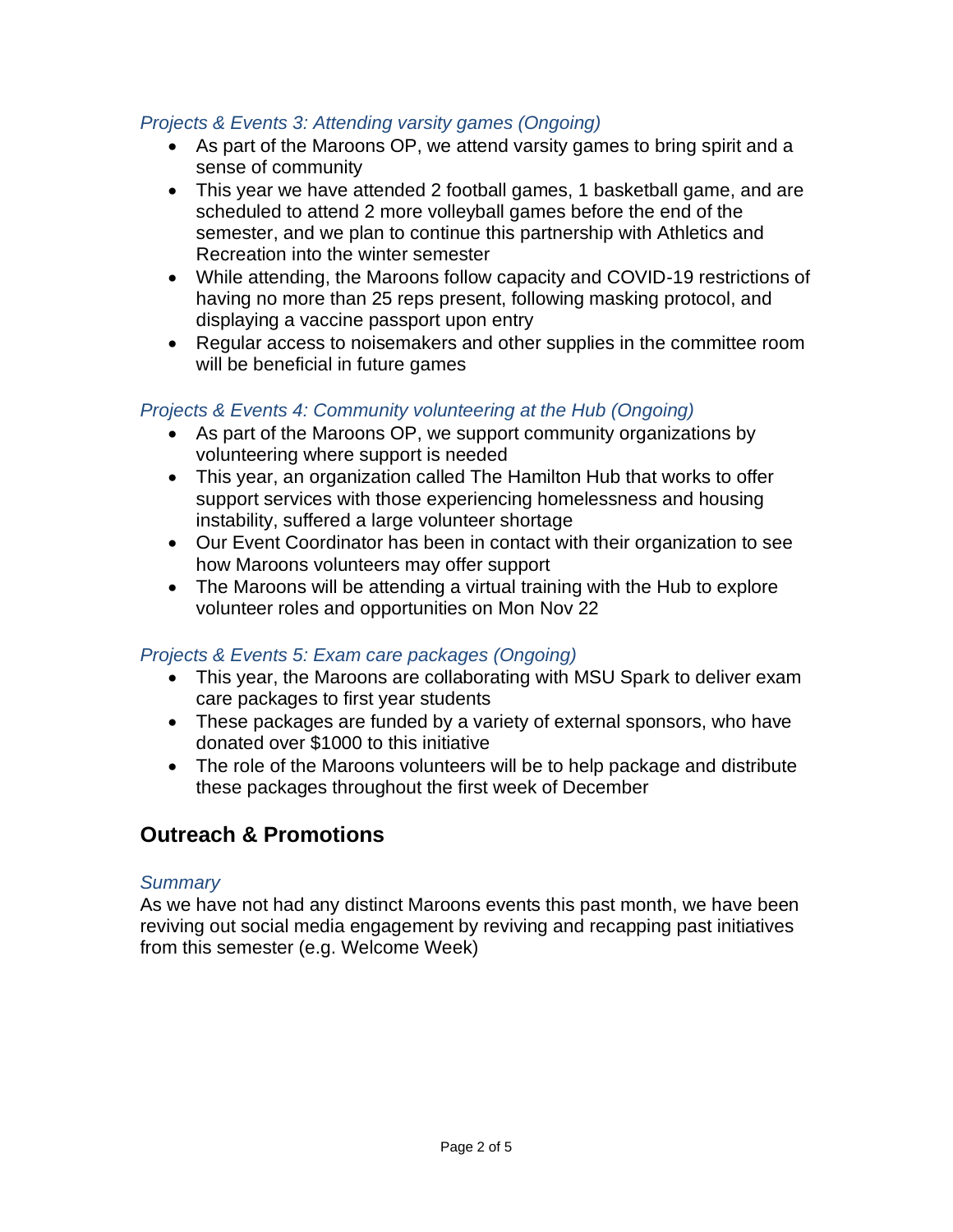## *Social Media Engagement since the Previous Report*

Overall, our service is still focused on using Instagram as our primary social media platform, as we believe it is most successful in engaging the new generation of students. We have noticed an increase in reach and impressions since incorporating more photos and less infographic-style content, and will continue to switch between the two in order to maintain optimum engagement within our social media.

| <b>Insights</b>       | <b>Start</b><br><b>Values</b> | <b>Last Report</b><br><b>Values</b> | <b>Current</b><br><b>Values</b> | <b>Report</b><br>Change (%) | <b>Total</b><br>Change (%) |
|-----------------------|-------------------------------|-------------------------------------|---------------------------------|-----------------------------|----------------------------|
| <b>Followers</b>      | 1540                          | 1892                                | 1883                            | $-0.5%$                     | 122%                       |
| <b>Impressions</b>    | 3864                          | 5248                                | 7922                            | 151%                        | 205%                       |
| <b>Profile Visits</b> | 416                           | 1489                                | 397                             | $-73%$                      | $-4%$                      |
| <b>Website</b>        |                               |                                     |                                 |                             |                            |
| <b>Visits</b>         |                               | 44                                  | 21                              | $-52%$                      | 300%                       |
| <b>Reach</b>          | 749                           | 1400                                | 1784                            | 127%                        | 238%                       |

## *Table 1: Instagram Engagement Insights*

# **Finances**

#### *Budget Summary*

Once again, the main spending since the last EB report has been the cost of intramural fees. In the future, a separate budget line should be set up to account for intramural fees.

| <b>Account</b><br>Code | <b>Item</b>                                    | <b>Cost</b>               |     | <b>Description</b> | Date of<br><b>Purchase</b> |  |
|------------------------|------------------------------------------------|---------------------------|-----|--------------------|----------------------------|--|
| $5003 -$<br>0120       | Maroons - OFFICE<br><b>SUPPLIES</b>            | \$                        |     |                    |                            |  |
|                        |                                                |                           | 50  |                    |                            |  |
|                        | <b>Total Spent in Line</b>                     | $\boldsymbol{\mathsf{S}}$ |     |                    |                            |  |
|                        | <b>Remaining in Line</b>                       | $\mathcal{S}$             | 50  |                    |                            |  |
|                        |                                                |                           |     |                    |                            |  |
| 6102-<br>0120          | Maroons -<br><b>ANNUAL</b><br><b>CAMPAIGNS</b> | $\boldsymbol{\mathsf{s}}$ | 450 |                    |                            |  |
|                        |                                                |                           |     |                    |                            |  |
|                        | <b>Total Spent in Line</b>                     | $\mathcal{L}$             |     |                    |                            |  |
|                        | Remaining in Line                              | \$                        | 450 |                    |                            |  |
|                        |                                                |                           |     |                    |                            |  |
| $6415 -$<br>0120       | Maroons -<br><b>Volunteer</b><br>Appreciation  | \$                        | 750 | ٠                  |                            |  |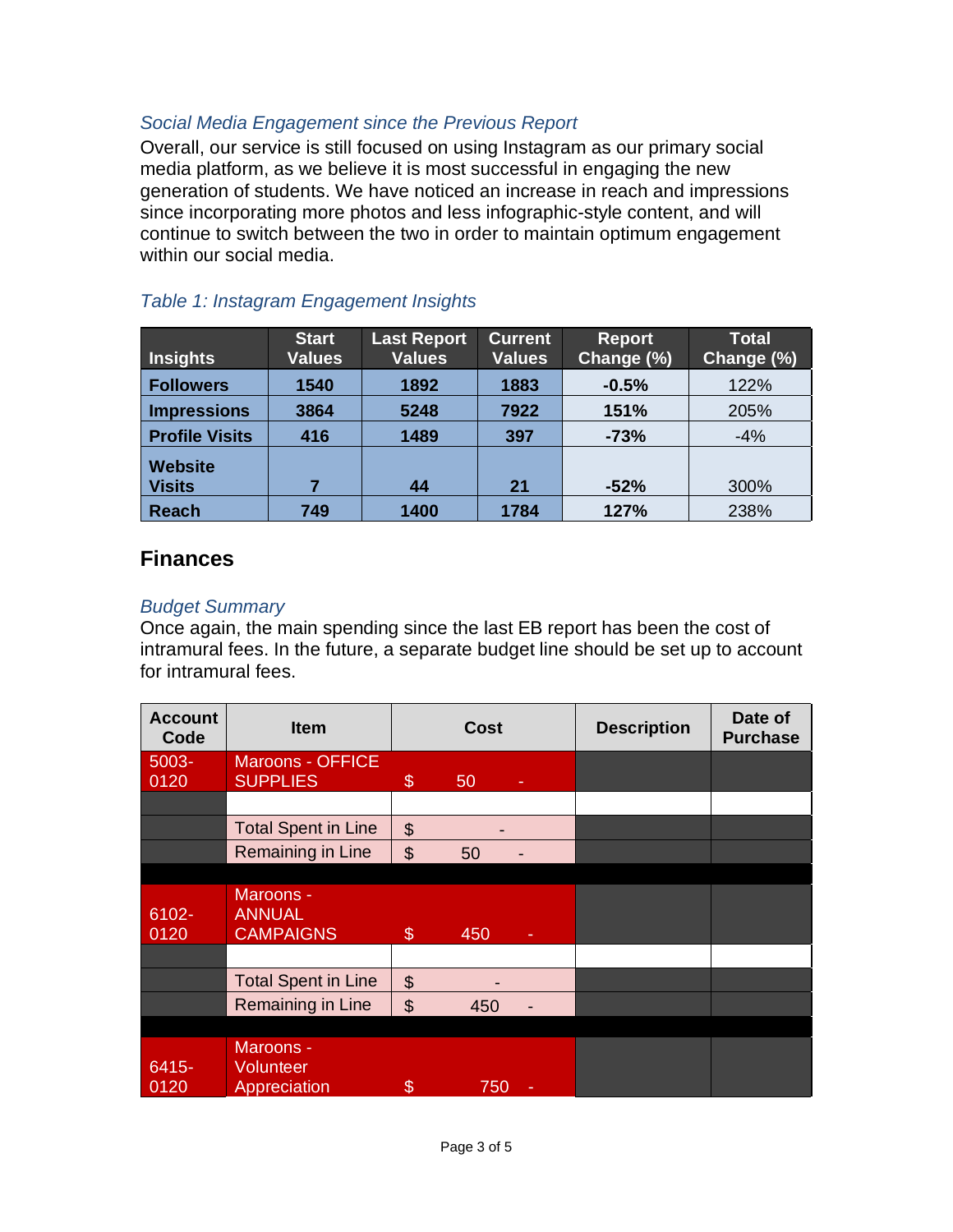|                  | <b>Total Spent in Line</b>                                         | \$                                               |                           |                      |
|------------------|--------------------------------------------------------------------|--------------------------------------------------|---------------------------|----------------------|
|                  | Remaining in Line                                                  | $\mathfrak{S}$<br>750                            |                           |                      |
|                  |                                                                    |                                                  |                           |                      |
| $5715 -$<br>0107 | Maroons -<br><b>ADVERTISING</b><br><b>AND</b><br><b>PROMOTIONS</b> | \$<br>1000                                       |                           |                      |
|                  |                                                                    |                                                  | General rep               | May 6,               |
|                  |                                                                    | \$100                                            | hiring graphic            | 2021                 |
|                  |                                                                    |                                                  | <b>WW</b> charity         |                      |
|                  |                                                                    |                                                  | announcement              |                      |
|                  |                                                                    | \$75                                             | graphic<br>Radio rentals  | <b>July 2021</b>     |
|                  |                                                                    |                                                  | for WW                    | Sep 1,               |
|                  |                                                                    | \$367.25                                         | communication             | 2021                 |
|                  |                                                                    |                                                  | Winter                    |                      |
|                  |                                                                    |                                                  | intramural fees           |                      |
|                  |                                                                    | \$200                                            | - volleyball and          | November<br>24, 2021 |
|                  | <b>Total Spent in Line</b>                                         | $\frac{1}{2}$<br>742.25                          | soccer                    |                      |
|                  | <b>Remaining in Line</b>                                           | \$<br>257.75                                     |                           |                      |
|                  |                                                                    |                                                  |                           |                      |
|                  | Maroons -                                                          |                                                  |                           |                      |
|                  |                                                                    |                                                  |                           |                      |
| 6603-            | <b>SPECIAL</b>                                                     |                                                  |                           |                      |
| 0120             | <b>PROJECTS</b>                                                    | \$<br>750                                        |                           |                      |
|                  |                                                                    |                                                  | Meditation                |                      |
|                  |                                                                    | \$35                                             | coach for WW<br>event     | September<br>4, 2021 |
|                  |                                                                    |                                                  | <b>AVTEK cost for</b>     | September            |
|                  |                                                                    | \$369.70                                         | <b>WW</b>                 | 5, 2021              |
|                  |                                                                    |                                                  | <b>Fall Intramural</b>    | September            |
|                  |                                                                    | \$110                                            | Fees                      | 30, 2021             |
|                  |                                                                    |                                                  | Winter<br>intramural fees |                      |
|                  |                                                                    |                                                  | - basketball              |                      |
|                  |                                                                    |                                                  | and innertube             | November             |
|                  |                                                                    | \$230                                            | waterpolo                 | 24, 2021             |
|                  | <b>Total Spent in Line</b>                                         | $\boldsymbol{\theta}$<br>744.70                  |                           |                      |
|                  | Remaining in Line                                                  | $\mathfrak{S}$<br>5.30                           |                           |                      |
|                  |                                                                    |                                                  |                           |                      |
| 6633-            | Maroons -                                                          |                                                  |                           |                      |
| 0120             | <b>UNIFORMS</b>                                                    | $\frac{1}{2}$<br>2500                            | Maroons                   | <b>July 12,</b>      |
|                  |                                                                    | \$2010.61                                        | Jersey order              | 2021                 |
|                  | <b>Total Spent in Line</b><br><b>Remaining in Line</b>             | \$<br>2010.61<br>$\boldsymbol{\theta}$<br>489.39 |                           |                      |